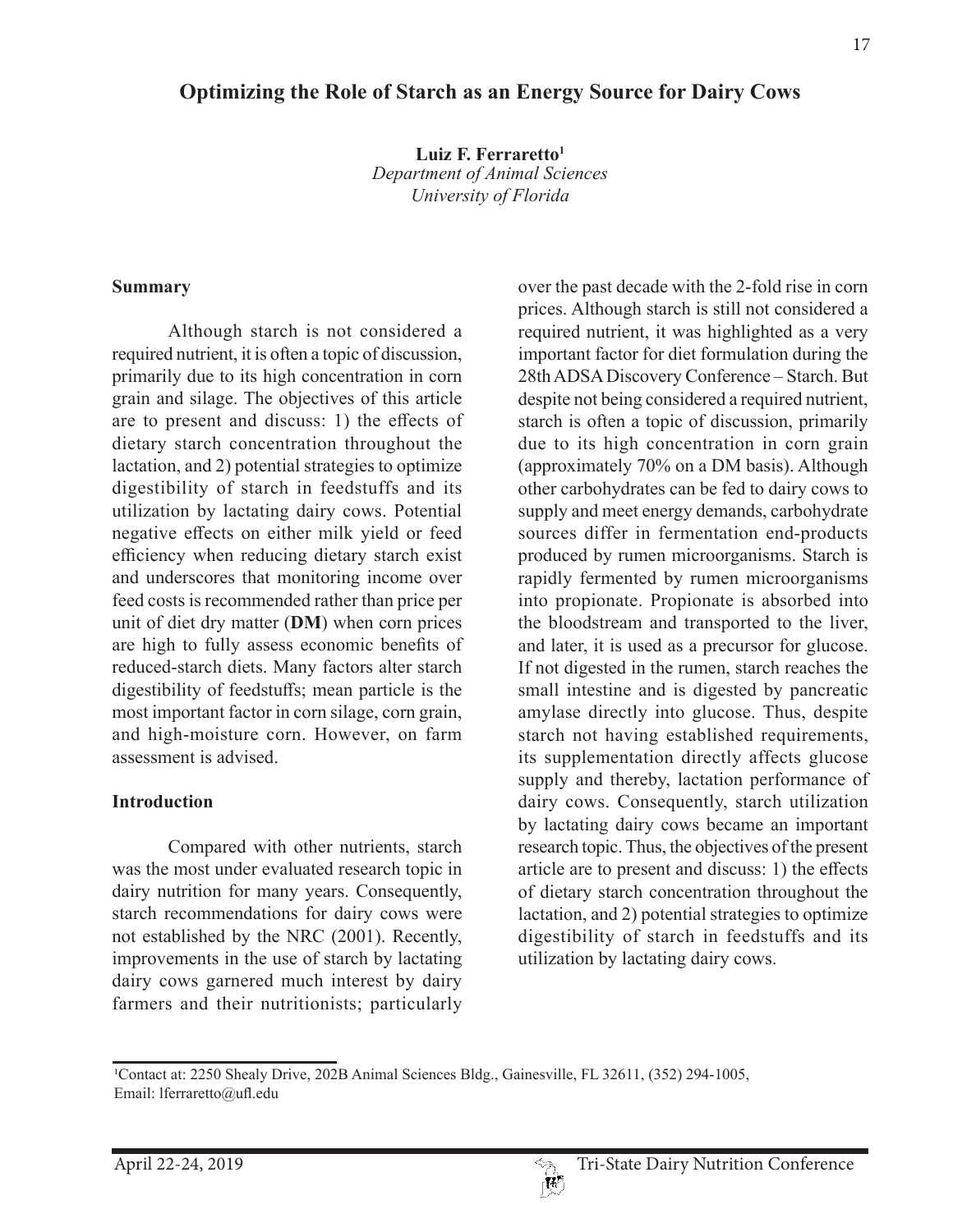### **Starch Concentration in the Diet**

Although starch can be used throughout the entire lactation, its concentration or potential replacement viability is dependent of the stage of lactation. These effects are related to energy demand and metabolism during each stage. The most controversial period is the early lactation; few studies were conducted with fresh cows compared with the abundant available data for mid-lactation cows. During early lactation, cows require a diet balanced to support the extreme metabolic adaptations they undergo through calving. Briefly, there is a major limitation in feed consumption which severely reduces the energy available to meet the requirements of high-producing animals. Thus, it would be coherent to increase dietary starch concentration to minimize the period by which dairy cows remain in negative energy balance. However, in several herds, cows are fed controlled-energy close-up diets, which if combined with a fresh cow diet of high-starch concentration may negatively affect rumen health and metabolism. Based on 3 studies conducted in the northeast of the United States, McCarthy et al. (2015) suggested that perhaps the difference in starch levels between pre- and post-partum diets may be more important than specific dietary starch levels fed to fresh cows. In addition, it is important to formulate lower starch diets during the early lactation period with digestible carbohydrates so they do not limit intake because of gut fill or through the hepatic oxidation pathway (Allen et al., 2009).

As dairy cows reach the peak of their milk production and continue throughout their mid-lactation, energy requirements are still high, but the metabolic constraints of feed consumption are no longer a concern. Unless limited by gut fill, cows would adjust their consumption levels to attend to their energy demands. For example, a reduction in feed

consumption and milk production were observed when corn silage partially replaced dry ground corn in the diet (26 vs. 32% of dietary starch, respectively) which is indicative of increased gut fill (Weiss et al., 2011). In contrast, studies replacing dry ground corn with soy hulls revealed similar milk production but greater intake for cows fed the reduced-starch diets; this is indicative of adjusted consumption to achieve the required energy intake.

A recent review used a meta-analysis approach to evaluate the effect of dietary starch on lactation performance by dairy cows (Ferraretto et al., 2013). Dietary starch values were considered for this study but not the specific type of carbohydrate used to replace starch. Starch concentration in the diet did not affect intake and this was thought to be related to 2 opposing effects: rumen fill limitation (Mertens, 1987) and increased ruminal propionate concentrations with corresponding decreased meal size (Allen et al., 2009) when corn grain was partially replaced by forage and non-forage fiber sources, respectively. Although milk yield increased 0.08 kg/day per %-unit increase in dietary starch content, feed conversion was unaffected by dietary starch. In addition, increased dietary starch concentration enhanced milk protein content. Reduced milk protein content for cows fed reduced-starch diets are related to lower starch intake reducing ruminal microbial protein production (Oba and Allen, 2003). Alternatively, lower amount of starch reaches the small intestine mediating milk protein content through alterations in arterial insulin concentrations (Rius et al., 2010). Conversely, however, milk fat content decreased as dietary starch content increased. Milk fat depression in high-starch diets is likely related to greater starch and lower NDF intakes (Jenkins and McGuire, 2006). The MUN concentration was also reduced by increasing dietary starch concentrations. Overall, these data suggest better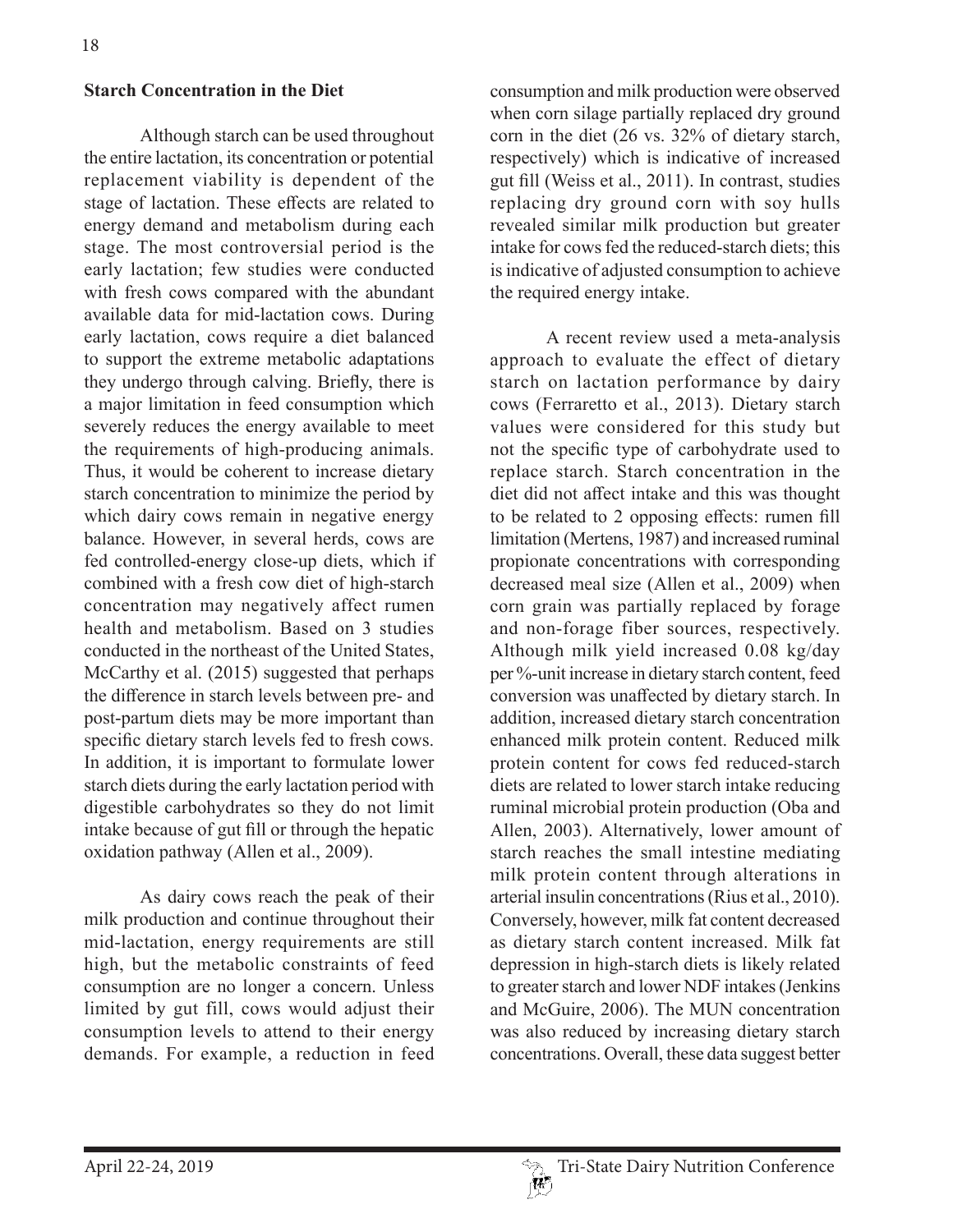ruminal nitrogen utilization (NRC, 2001) as starch in the diet increases.

Another result of interest highlighted by the meta-analysis of Ferraretto et al. (2013) is the effect of dietary starch concentration on in vivo NDF digestibility. The digestibility of dietary NDF decreased 0.61%-units ruminally and 0.48%-units total-tract per %-unit increase in dietary starch content. Similarly to milk fat depression, decreased fiber digestibility may be partially explained by a decrease in rumen pH as a consequence of greater amounts of starch being digested in the rumen as starch intake increases. Low rumen pH is known to affect microbial growth and bacterial adherence and thereby fiber digestion. Also, the inherently high fiber digestibility of non-forage fibrous byproducts used to partially replace corn grain in reduced-starch diets may be partly responsible. A meta-analysis by de Souza et al. (2018) used individual animal data instead of treatment means and observed a similar reduction of 0.59%-units in total tract NDF digestibility for each 1%-unit change in dietary starch. An exercise presented by Weiss (unpublished) during the 28th ADSA Discovery Conference on Starch for Ruminants calculated the effects of a 0.5%-unit change in total tract NDF digestibility for each 1%-unit change in dietary starch content on dietary energy values. In the Weiss exercise, a 5%-unit increase in dietary starch content (e.g., 30 vs. 25%) would increase diet  $NE<sub>r</sub>$  content by 6.5% without accounting for adverse effects of dietary starch on total tract NDF digestibility. However, it was revealed that the reduction of 2.5-% units  $(46.5 \text{ to } 44.0\%)$ in total tract NDF digestibility would alter this scenario to a 5.3% increase in diet  $NE<sub>r</sub>$  content. Further incorporation of these effects on models are warranted. However, other factors should also be considered to enhance future predictive equations. For example, grass inclusion in the diet and intake (expressed as percentage of BW)

altered total tract NDF digestibility in the study by de Souza et al. (2018). White et al. (2017) observed greater effects of intake than starch concentration on total tract NDF digestibility and suggested that the potential negative effects of starch on consumption may attenuate its effect on NDF digestibility when gut fill is not a constraint.

Perhaps to separate the specific feed ingredients used to replace starch in dairy cattle diets could be an important step. Reducedstarch diets could be formulated by partially replacing cereals grains with high-fiber, lowstarch byproduct feedstuffs (e.g., soy hulls, citrus pulp, whole cottonseed, beet pulp, cottonseed hulls, wheat middlings, etc.), high starch forages (i.e. whole-plant corn silage), or high-sugar ingredients (i.e. molasses, whey, sucrose). However, although these varied carbohydrate sources can be used for energy, their ruminal fermentation by microorganisms yields different fermentation end-products than starch, which in turn alter metabolism and performance by dairy cows. Fredin (2015) conducted a metaanalysis to identify which of these feeding strategies could mitigate potential negative effects of feeding reduced-starch diets to lactating dairy cows. Milk yield was decreased when starch was replaced by either non-forage fiber sources (0.16 kg/day per %-unit decrease in dietary starch) or forage (0.32 kg/day per %-unit decrease in dietary starch). Reduced intake and ruminal degradation of forage NDF compared to non-forage NDF (Allen, 1997) were thought to induce greater reduction in milk yield when dietary starch was replaced by forage in the study by Fredin (2015). However, Fredin (2015) highlighted that 24 out of 61 treatment means for milk yield were greater for reduced-starch compared to high-starch diets, suggesting that positive lactation performance can be achieved when feeding reduced-starch diets. Milk component yields were also reduced when dietary starch was replaced.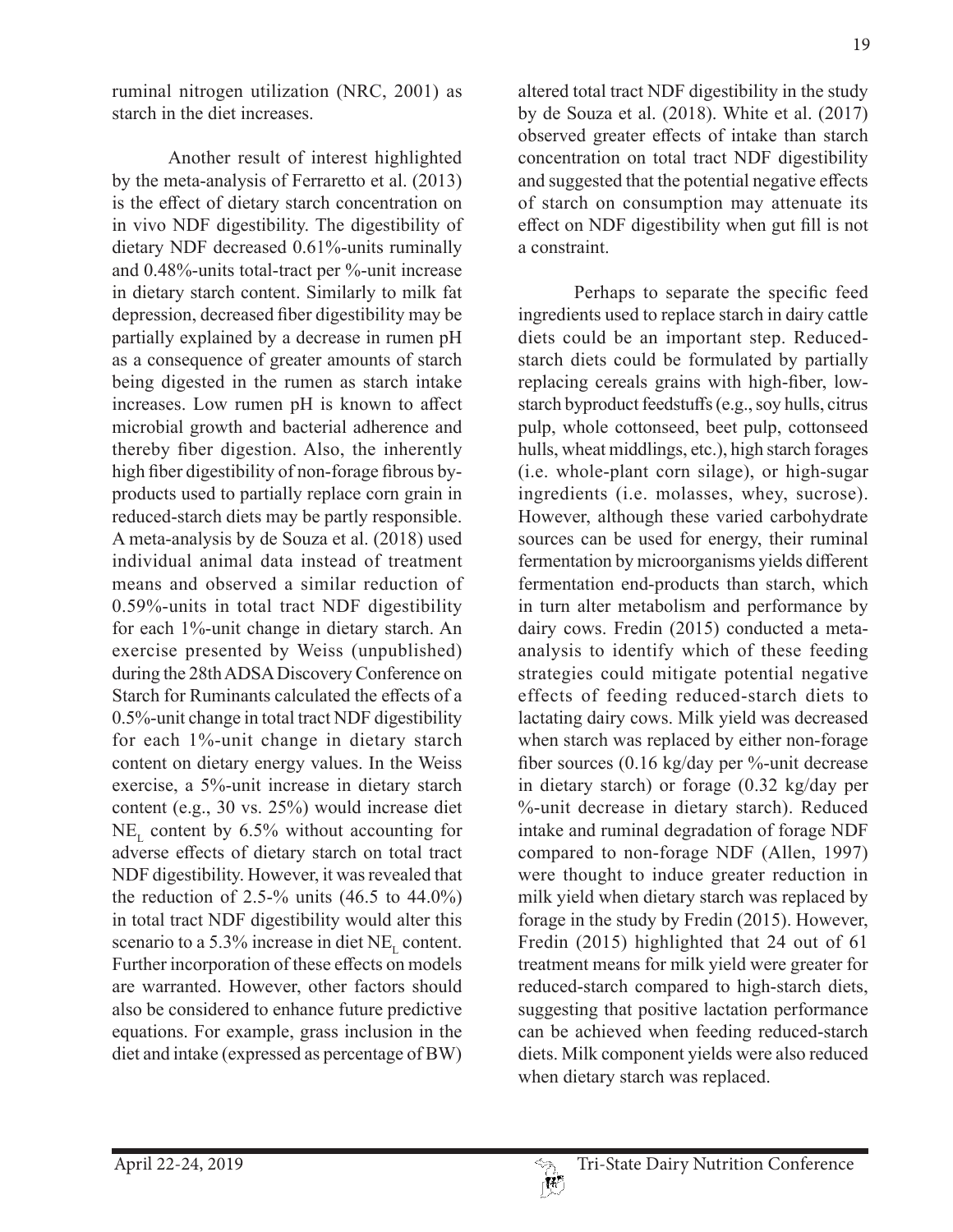Potential negative effects on either milk yield or feed efficiency underscores that monitoring income over feed costs is recommended rather than price per unit of diet DM to fully assess economic benefits of reduced-starch diets. Based on these metaanalysis reviews of literature (Ferraretto et al., 2013; Fredin, 2015) to reduce dietary starch for peak and mid-lactation dairy cows may not be feasible and individual scenarios for each farm must be carefully evaluated.

# **Starch Digestibility in Corn Grain and Silages**

Starch represents approximately 50 and 75%, respectively, of the energy value of corn silage and corn grain (calculated from NRC, 2001). Compared with other starch sources (i.e., barley and wheat), corn has lower ruminal and total tract starch digestibility (**TTSD**; Ferraretto et al., 2013).

A better understanding of factors affecting starch availability and digestion could lead to the formulation of more efficient and cheaper rations with lower starch levels and aid to prevent ruminal acidosis, which is typical in high-starch diets. In addition, focus on ruminal starch digestibility is desired as it alters efficiency of energy usage and increases ruminal microbial synthesis when dietary ruminal degradable protein levels are adequate (Firkins et al., 2006). Greater microbial protein synthesis explains the greater milk protein concentration per unit of rumen-digestible starch concentration (Ferraretto et al., 2013). An increase in starch digestion may lead to better nutrient utilization and decreased feed costs. Detailed descriptions about factors influencing starch utilization in corn silage and grain will be discussed in this section.

Starch digestibility of whole-plant corn silage (**WPCS**), high-moisture corn (**HMC**), and dry ground corn (**DGC**) may be affected by several factors. First, the starch endosperm is protected by the pericarp which, if intact, is highly resistant to microbial attachment (McAllister et al., 1994), thereby breakage of the seed coat is obligatory. Diets containing HMC with mean particle size (**MPS**) below 2 mm had greater total TTSD compared with HMC with MPS greater than 2 mm (95.2 to 89.5%; Ferraretto et al., 2013). Likewise, increased MPS reduced TTSD in DGC-based diets (77.7 to 93.3% for 4 mm and 1 mm respectively; Ferraretto et al., 2013). This is related to the increased surface area exposed for bacterial and enzymatic digestion with finer particles (Huntington, 1997). Greater starch digestibility and corresponding milk production by dairy cows is achieved when corn silage is harvested using a kernel processor with roll gap settings between 1 to 3 mm (Ferraretto and Shaver, 2012).

Reduced kernel particle size improves starch digestibility by increasing the surface area exposed to ruminal microbes. However, even the exposed endosperm is not fully digestible due to existence of a starch-protein matrix formed by the chemical bonds of zein proteins with starch granules (Kotarski et al., 1992; McAllister et al., 1993). Thus, the next step would be to liberate starch from its protein matrices. As corn matures, starch not only becomes more vitreous but more bonds are formed with zein proteins. This starch-protein matrix reduces starch digestibility. Ruminal in vitro starch digestibility was greater when HMC was harvested at lower DM content (Ferraretto et al., 2014). Furthermore, reduced TTSD were observed in diets containing WPCS above 40% DM in the meta-analysis review by Ferraretto and Shaver (2012). This may be related to an increase in the proportion of vitreous endosperm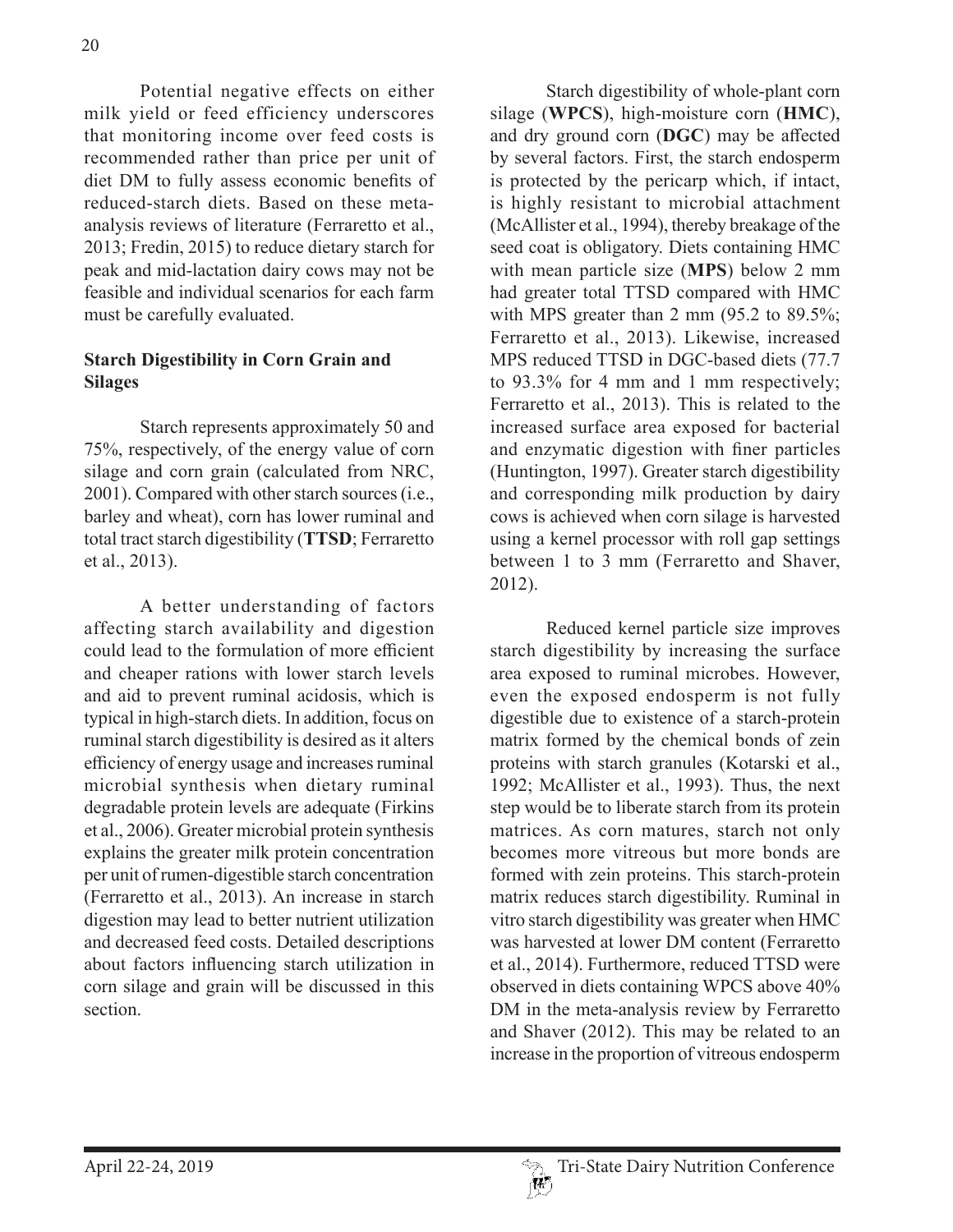in the kernel associated with greater maturity (Correa et al., 2002; Ngonyamo-Majee et al., 2009). Alternatively, a reduction in the extent of fermentation for drier WPCS (Der Bedrosian et al., 2012) may attenuate the breakdown of zein proteins during fermentation (Hoffman et al., 2011). Goodrich et al. (1975) harvested HMC with 67% DM and oven-dried corn to 73 and 79% DM to study the effects of moisture content on fermentation of HMC and observed a decrease in acetate and lactate concentrations and a corresponding increase in pH as DM content of HMC increased. Lower lactate and acetate concentrations are likely related to a reduced bacterial growth due to limited water availability (Muck, 1988). Goodrich et al. (1975) also observed reduced ruminal in vitro gas production as DM content increased, suggesting reduced starch digestibility for HMC at greater DM contents. Combining these results suggest that proper maturity at harvest is required to maximize starch digestibility in WPCS and HMC.

Research trials on the effects of storage length on ruminal in vitro starch digestibility (**ivSD**) of WPCS were summarized by Kung et al. (2018). Interestingly, all the summarized trials had a spike in ivSD after 30 to 45 days of storage followed by a gradual increase in ivSD after additional storage time. These results indicate that perhaps ivSD continuously increases during storage. Proteolytic activity, either from microbial or plant proteases, occurs more extensively during the anaerobic fermentation process (Baron et al., 1986). The anaerobic phase is characterized by a drastic decrease in pH (Muck, 2010), which favors the activity of plant proteases specific to the endosperm of cereal grains (Simpson, 2001), even though the activity of plant proteases is typically reduced under low pH (Muck, 1988). Junges et al. (2015) evaluated the contribution of proteolytic sources on protein solubilization 21

in rehydrated corn ensiled for 90 days. These authors reported that bacterial proteases are responsible for 60% of the increase in soluble CP concentration, followed by kernel enzymes (30%), and fungi and fermentation end-products (5% each).

This variance in starch digestibility within and among feeds suggests that the assessment of starch digestibility is essential for adequate diet formulation. Although the incubation of feeds in ruminal fluid for 7 hours is the standard assay used in the United States (either in vitro or in situ) to rank feedstuffs, more accurate predictions of starch digestibility would benefit various industry sectors. Perhaps a similar approach to the various pools of NDF digestion used by the Cornell Net Carbohydrate Protein System (**CNCPS**) model could be an option. Recently, Fernandes et al. (2018) analyzed rapidly and slowly degradable fractions and rate of disappearance of starch in several starchy feedstuffs. Fraction A ranged from 13.4 to 96.1% of starch, whereas rate of disappearance varied from 2.1 to 11.5% per hour. Although the validation was only performed for mature corn grain, Fernandes et al. (2018) suggested that 0, 3 (or 6), and 48 hours of incubation could be feasible to evaluate digestibility and rank feedstuffs. Perhaps in combination with laboratory assays, the on-farm assessment of starch digestibility may be a great option.

Fredin et al. (2014) reported a strong relationship between fecal starch measurements and TTSD. These results suggest that additional measurements, such as starch content of the diet or marker concentrations of the feces or diet, are unnecessary. Furthermore, Fredin et al. (2014) reported high accuracy of near infrared reflectance spectroscopy to predict fecal starch, which allows for more rapid and inexpensive analysis. Although benefits of greater starch digestibility on milk production is well known,

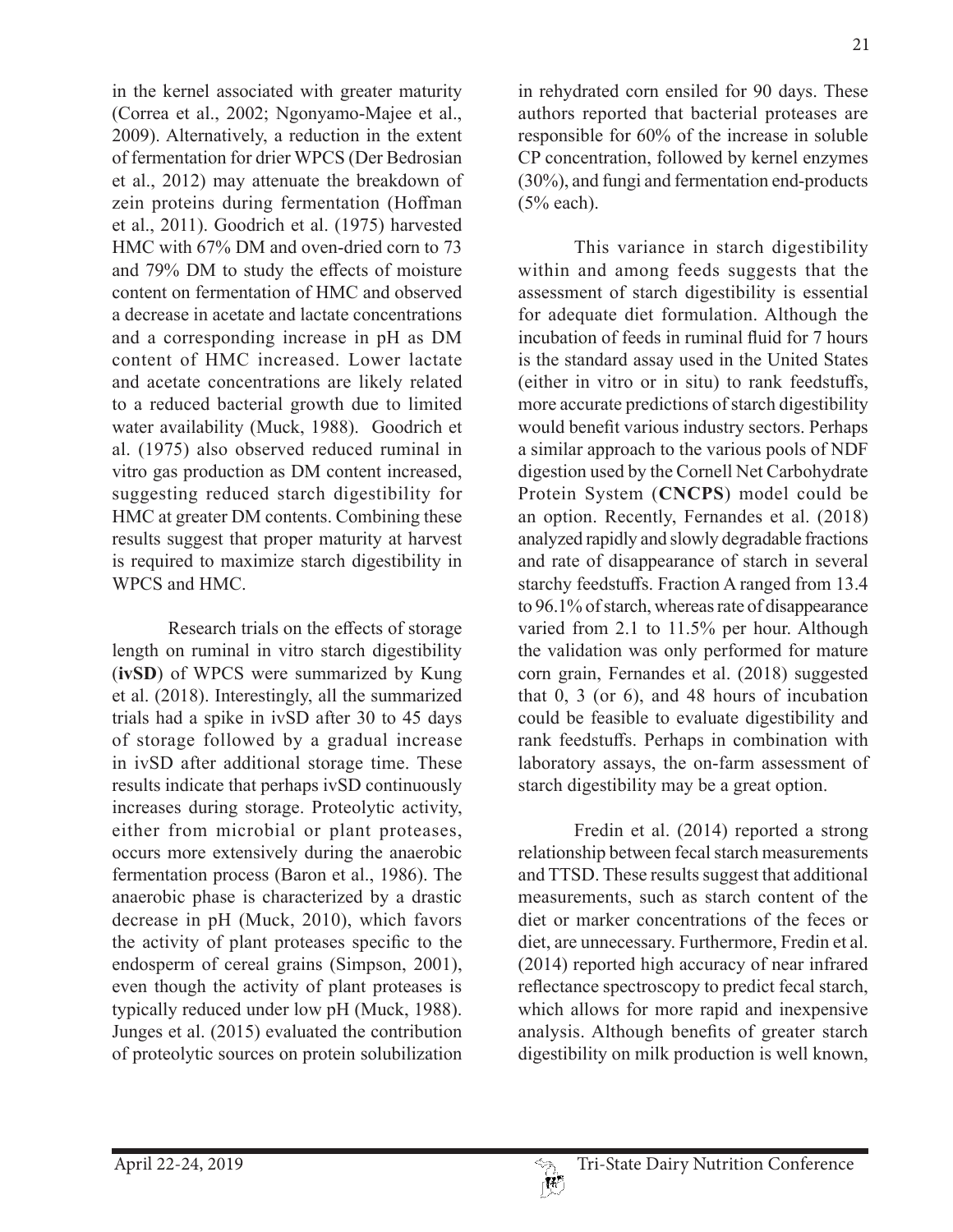it is very difficult to reliably estimate its economic impact. The exercise presented and discussed in this article is an attempt to provide some numbers to dairy producers and their nutritionists as a starting point.

To accomplish our goal, a hypothetical scenario was created and 5 values of fecal starch were arbitrarily chosen and used to predict TTSD using the equation of Fredin et al. (2014; Table 1). Subsequently, the amount of corn that would need to be supplemented in order to obtain the same amount of digestible starch as if TTSD was 100% was estimated using the following assumptions: dietary starch was 25% of DM and consumption of DM was 25 kg/day. Consequently, it was assumed that cows were eating 6.25 kg/day of starch. Based on TTSD, values of starch loss in the manure was calculated and ranged from 0 to 1.56 kg. If one consider that corn grain has 70% starch and 70% ruminal in vitro starch digestibility, for each kg of corn supplemented only 0.49 kg of digestible starch is provided. Thus, by dividing starch loss by 0.49, we reached the amount of corn necessary to fulfill for undigested starch. Last, US\$130/ton (US\$0.13/kg) was used to calculate corn grain costs. Values used in the present exercise is not representative of the entire American dairy industry, but it is a good indication of potential economic loss related to low starch digestibility. Thus, it is recommended that dairy farmers and their nutritionists perform similar calculations based on their own scenarios and goals.

Fecal starch does not indicate digestibility of specific feedstuffs but of total diets, and it can be used as a valuable tool to monitor specific groups over time by collecting samples from at least 10% of animals in the group. If fecal starch levels are above 3%, it is advised the evaluation of specific starchy feedstuffs to elucidate the problem. In addition, re-evaluation of fecal

starch values are recommended after 2 or 3 weeks of dietary or management adjustments.

### **Conclusions**

- Starch digestibility affects milk and milk components production;
- Several strategies may increase starch digestibility of individual ingredients; particularly mean particle size, maturity at harvest, and hybrid endosperm type;
- Reduction in dietary starch reduces price per unit of DM but analysis of income over feed cost is advised; and
- Combine fecal starch and milk analysis to optimize nutritional management.

## **References**

Allen, M.S. 1997. Relationship between fermentation acid production in the rumen and the requirement for physically effective fiber. J. Dairy Sci. 80:1447–1462.

Allen, M.S., B.J. Bradford, and M. Oba. 2009. The hepatic oxidation theory of the control of feed intake and its application to ruminants. J. Anim. Sci. 87:3317-3334.

Baron, V.S., K.R. Stevenson, and J.G. Buchanan-Smith. 1986. Proteolysis and fermentation of corn-grain ensiled at several moisture levels and under several simulated storage methods. Can. J. Anim. Sci. 66:451-461.

Correa, C.E. S., R.D. Shaver, M.N. Pereira, J.G. Lauer, and K. Kohn. 2002. Relationship between corn vitreousness and ruminal in situ starch degradability. J. Dairy Sci. 85:3008-3012.

de Souza, R.A., R.J. Tempelman, M.S. Allen, W.P. Weiss, J.K. Bernard, and M.J. VandeHaar. 2018. Predicting nutrient digestibility in highproducing cows. J. Dairy Sci. 101:1123-1135.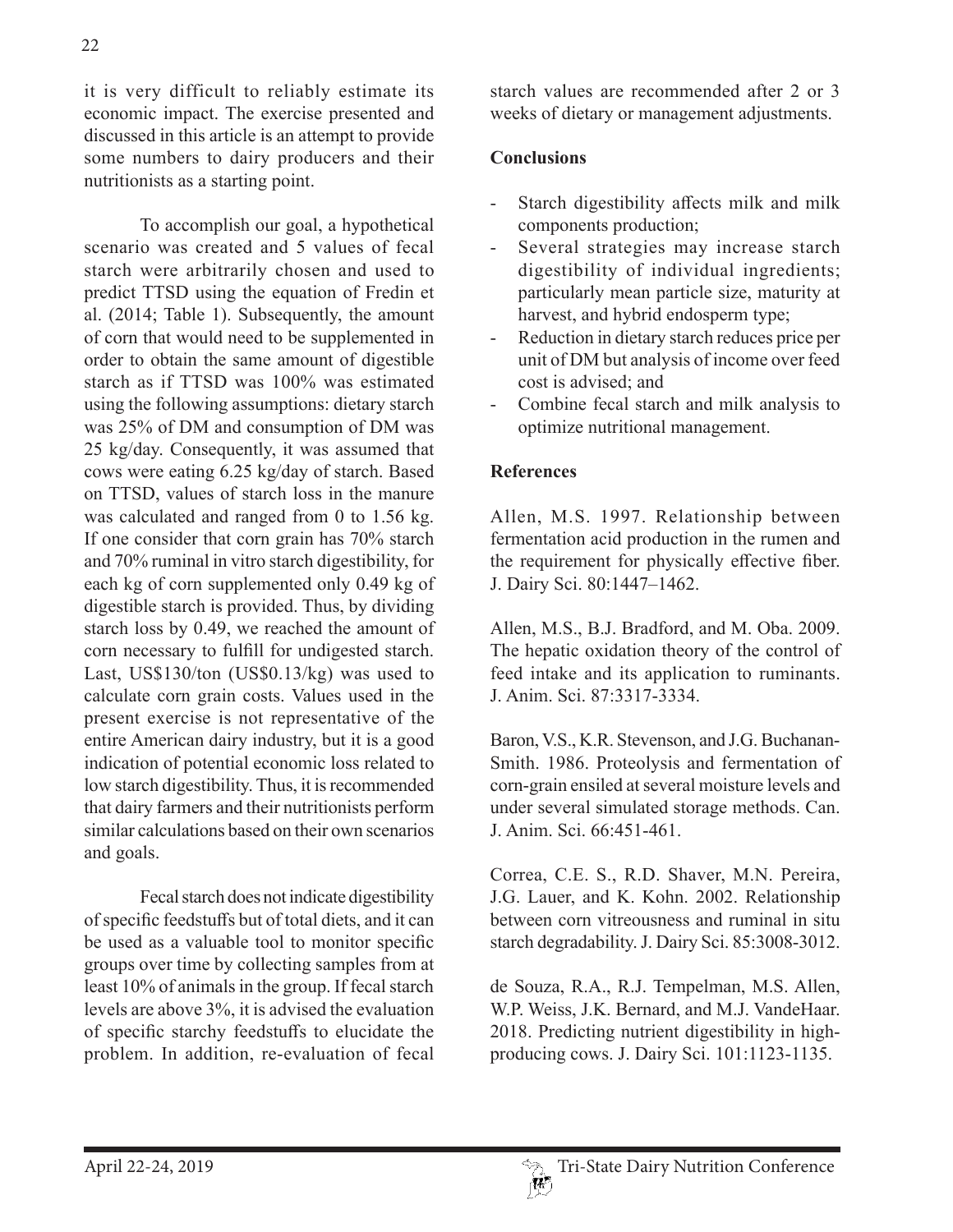Der Bedrosian, M.C., L. Kung, Jr., and K.E. Nestor, Jr. 2012. The effects of hybrid, maturity and length of storage on the composition and nutritive value of corn silage. J. Dairy Sci. 95:5115-5126.

Fernandes, T., C.L.S. Avila, M.N. Pereira, and L.F. Ferraretto. 2018. Short communication: Effect of washing method, grinding size, and the determination of an indigestible fraction on in situ degradation of starch in mature corn grain. J. Dairy Sci. 101:9052-9057.

Ferraretto, L.F., P.M. Crump, and R.D. Shaver. 2013. Effect of cereal grain type and corn grain harvesting and processing methods on intake, digestion and milk production by dairy cows through a meta-analysis. J. Dairy Sci. 96:533- 550.

Ferraretto, L.F., and R.D. Shaver. 2012. Metaanalysis: Impact of corn silage harvest practices on intake, digestion and milk production by dairy cows. Prof. Anim. Sci. 28:141-149.

Ferraretto, L.F., K. Taysom, D.M. Taysom, R.D. Shaver, and P.C. Hoffman. 2014. Relationships between dry matter content, ensiling, ammonianitrogen, and ruminal in vitro starch digestibility in high-moisture corn samples. J. Dairy Sci. 97:3221-3227.

Firkins, J.L., A.N. Hristov, M.B. Hall, G.A. Varga, and N.R. St- Pierre. 2006. Integration of ruminal metabolism in dairy cattle. J. Dairy Sci. 89(E. Suppl.): E31–E51.

Fredin, S. 2015. How to get more out of dietary starch and low starch diets. Pages 91-101 in Proc. 77th Cornell Nutrition Conference for Feed Manufacturers. Ithaca, NY.

Fredin, S.M., L.F. Ferraretto, M.S. Akins, P.C. Hoffman, and R.D. Shaver. 2014. Fecal starch as an indicator of total tract starch digestibility by lactating dairy cows. J. Dairy Sci. 97:1862-1871.

Goodrich, R. D., F. M. Byers, and J. C. Meiske. 1975. Influence of moisture content, processing and reconstitution on the fermentation of corn grain. J. Anim. Sci. 41:876-881.

Hoffman, P.C., N.M. Esser, R.D. Shaver, W.K. Coblentz, M.P. Scott, A.L. Bodnar, R.J. Schmidt, and R.C. Charley. 2011. Influence of ensiling time and inoculation on alteration of the starchprotein matrix in high-moisture corn. J. Dairy Sci. 94:2465-2474.

Huntington, G.B. 1997. Starch utilization by ruminants: From basics to the bunk. J. Anim. Sci. 75:852-867.

Jenkins, T.C. and M.A. McGuire. 2006. Major advances in nutrition: Impact on milk composition. J. Dairy Sci. 89:1302-1310.

Junges, D., G. Morais, J.L.P. Daniel, M.H.F. Spoto, and L.G. Nussio. 2015. Contribution of proteolytic sources during fermentation of reconstituted corn grain silages. In: XVII International Silage Conference, Piracicaba, SP, Brazil. Pages 566-567.

Kotarski, S.F., R.D. Waniska, and K.K. Thurn. 1992. Starch hydrolysis by the ruminal microflora. J. Nutr. 122:178-190.

Kung, L., R.D. Shaver, R.J. Grant, and R.J. Schmidt. 2018. Silage review: Interpretation of chemical, microbial, and organoleptic components of silage. J. Dairy Sci. 101:4020- 4033.

McAllister, T.A., H.D. Bae, G.A. Jones and K.J. Cheng. 1994. Microbial attachment and feed digestion in the rumen. J. Anim. Sci. 72:3004- 3018.

McAllister, T.A., R.C. Phillippe, L.M. Rode, and K.J. Cheng. 1993. Effect of the protein matrix on the digestion of cereal grains by ruminal microorganisms. J. Anim. Sci. 71:205-212.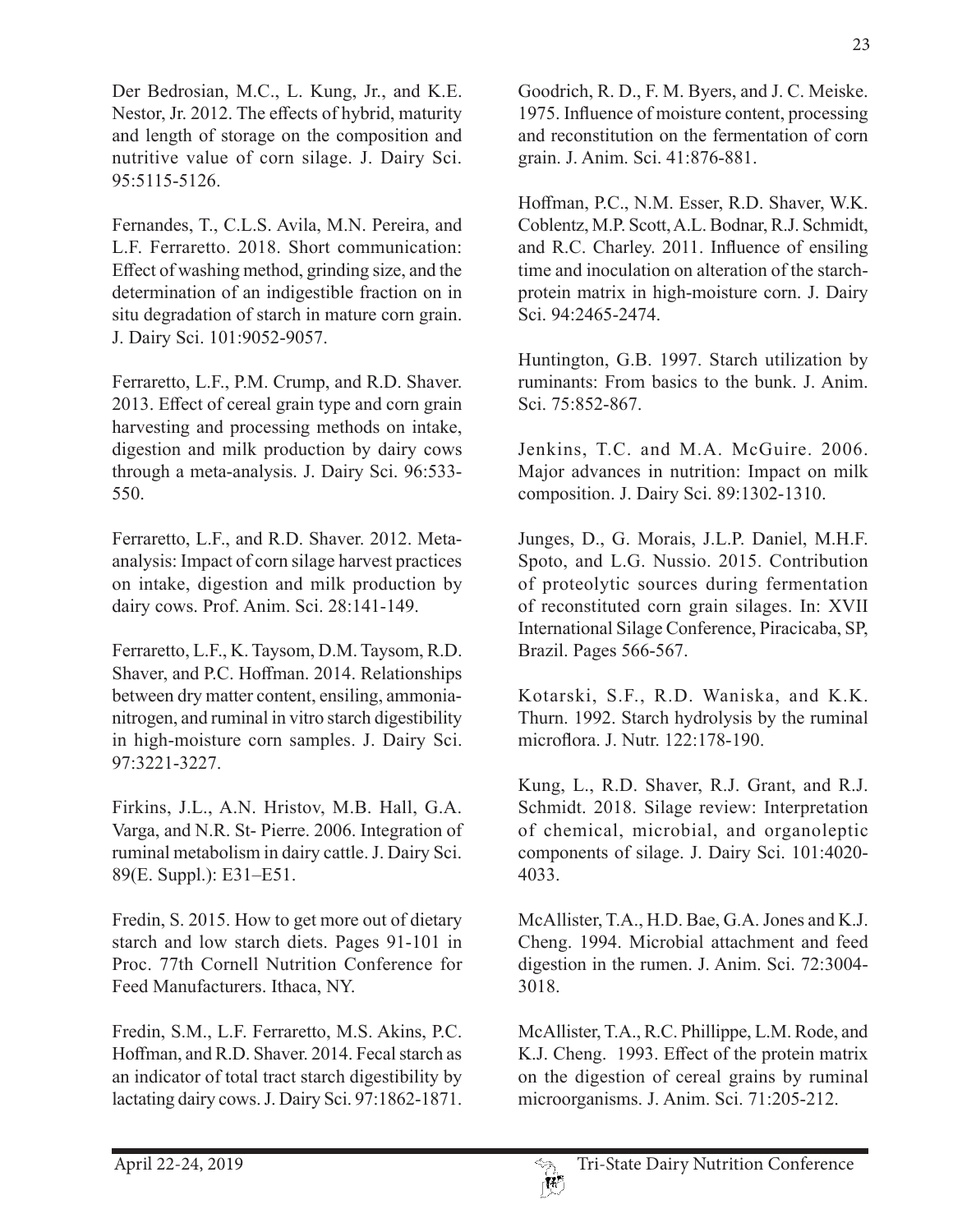McCarthy, M.M., H.M. Dann, and T.R. Overton. 2015. Feeding the fresh cow. In: Proc. of the 77th Cornell Nutrition Conference for Feed Manufacturers. Pages 171-183. Ithaca, NY.

Mertens. D.R. 1987. Predicting intake and digestibility using mathematical models of ruminal function. J. Anim. Sci. 64:1548-1558.

Muck, R.E. 1988. Factors affecting silage quality and their implications for management. J. Dairy Sci. 71:2992-3002.

Muck, R.E. 2010. Silage microbiology and its control through additives. R. Bras. Zootec. 39:183-191 (Supl. Especial)

Ngonyamo-Majee, D., R.D. Shaver, J.G. Coors, D. Sapienza, and J.G. Lauer. 2009. Influence of single-gene mutations, harvest maturity and sample processing on ruminal in situ and post-ruminal in vitro dry matter and starch degradability of corn grain by ruminants. Anim. Feed Sci. Technol. 151:240-259.

NRC. 2001. Nutrient Requirements of Dairy Cattle. 7th rev. ed. Natl. Acad. Sci., Washington, D.C.

Oba, M. and M.S. Allen. 2003. Effects of corn grain conservation method on ruminal digestion kinetics for lactating dairy cows at two dietary starch concentrations. J. Dairy Sci. 86:184-194.

Rius, A.G ., J.A.D.R.N. Appuhamy, J. Cyriac, D. Kirovski, O. Becvar, J. Escobar, M.L. McGilliard, B.J. Bequette, R.M. Akers, and M.D. Hanigan. 2010. Regulation of protein synthesis in mammary glands of lactating dairy cows by starch and amino acids. J. Dairy Sci. 93:3114-3127.

Simpson, D.J. 2001. Proteolytic degradation of cereal-prolamins – The problem with proline. Plant Sci. 161:825-838.

Weiss, W.P., W. Steinberg, and M.A. Engstrom. 2011. Milk production and nutrient digestibility by dairy cows when fed exogenous amylase with coarsely ground dry corn. J. Dairy Sci. 94:2492–2499.

White, R.R., Y. Roman-Garcia, J.L. Firkins, M.J. VandeHaar, L.E. Armentano, W.P. Weiss, T. McGill, R. Garnett, and M.D. Hanigan. 2017. Evaluation of the National Research Council (2001) dairy model and derivation of new prediction equations. 1. Digestibility of fiber, fat, protein and nonfiber carbohydrate. J. Dairy Sci. 100:3591–3610.